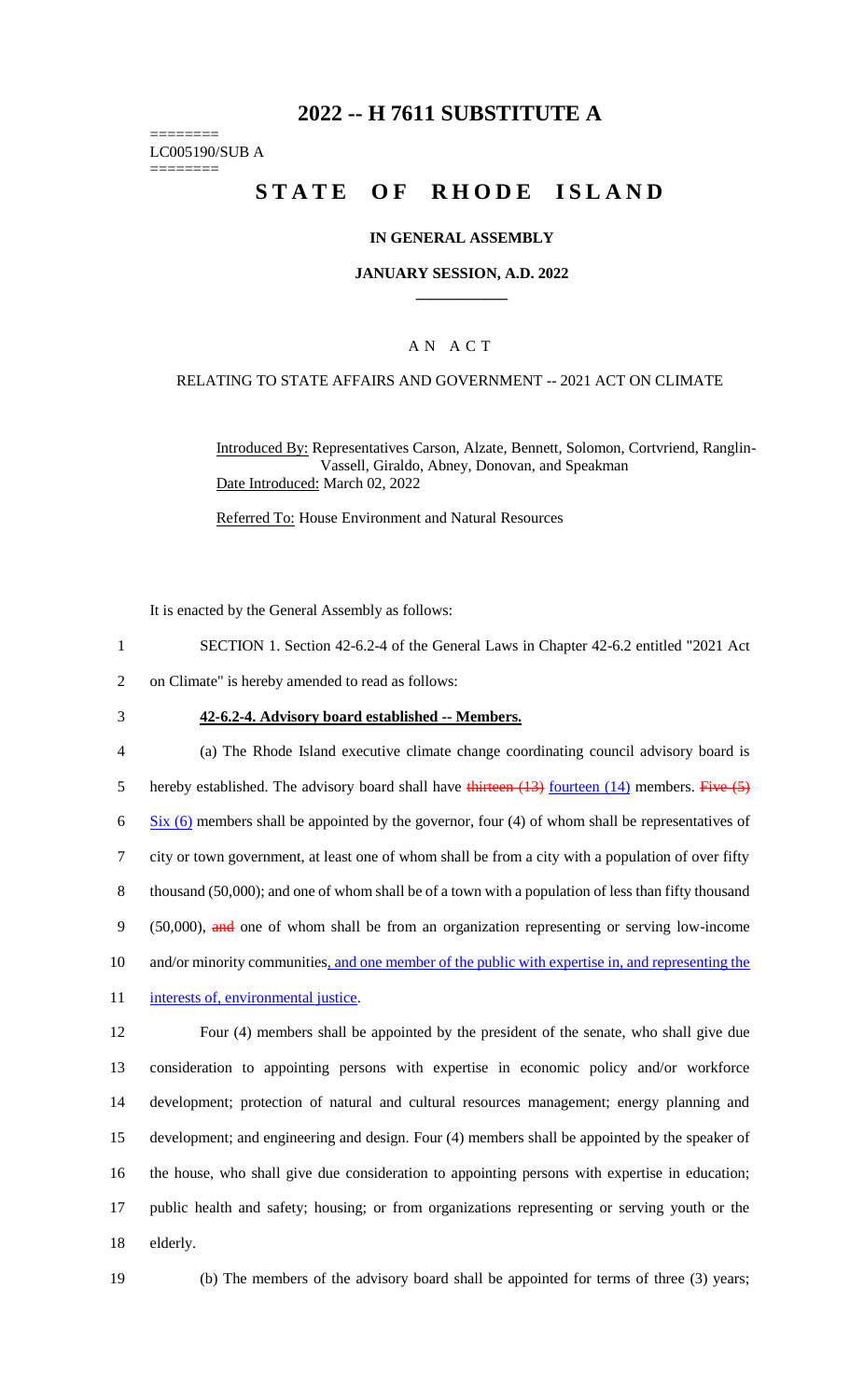provided, however, that, with regard to the initial appointments, four (4) members shall be 2 appointed for terms of one year;  $four(4)$  five (5) members shall be appointed for a term of two (2) years; and five (5) members shall be appointed for a term of three (3) years. Members may be reappointed, and their appointments shall continue until their successors are appointed. The term of a member representing a city or town shall end when the member no longer holds an elected or appointed position in the city or town he or she was representing. A vacancy other than by expiration shall be filled in the manner of the original appointment, but only for the unexpired portion of the term.

(c) The members of the advisory board shall receive no compensation.

 (d) The governor shall appoint a chairperson; a vice-chairperson and secretary shall be elected annually by the advisory board members. All officers of the advisory board shall serve until 12 their successors have been duly appointed or elected.

- (e) The advisory board shall meet at least quarterly or at the call of the chairperson of the council. The chairperson of the council, or his or her designee, shall be present for all advisory board meetings.
- 

(f) The advisory board shall have the following purposes and duties:

 (1) Advise the council on all matters pertaining to the duties and powers of the council, including evaluating and making recommendations regarding plans, programs, and strategies relating to climate change mitigation and adaptation;

 (2) Assist the council in improving public access to, and understanding of, the best available scientific, technical, and other information about climate change, mitigation, adaptation, etc., so as to build public support for, and participation in, initiatives to make communities more resilient;

 (3) Serve as a conduit for communicating information from the council to communities and constituencies, as well as vice versa, for input from the community level to the council;

(4) Assist the council in meeting its own transparency and accountability obligations;

(5) Report to the council at each regular council meeting; and

 (6) Prepare an annual report, to be included in the annual report of the council, that specifically addresses the state of public awareness and engagement; the effectiveness of mitigation, adaptation and public information programs from the community perspective; the ability of the council to attain its goals and objectives, including effective interagency coordination and public-private partnerships; and actions that would further the purposes of the council and this legislation.

(g) For purposes of this section, "environmental justice" means the fair treatment and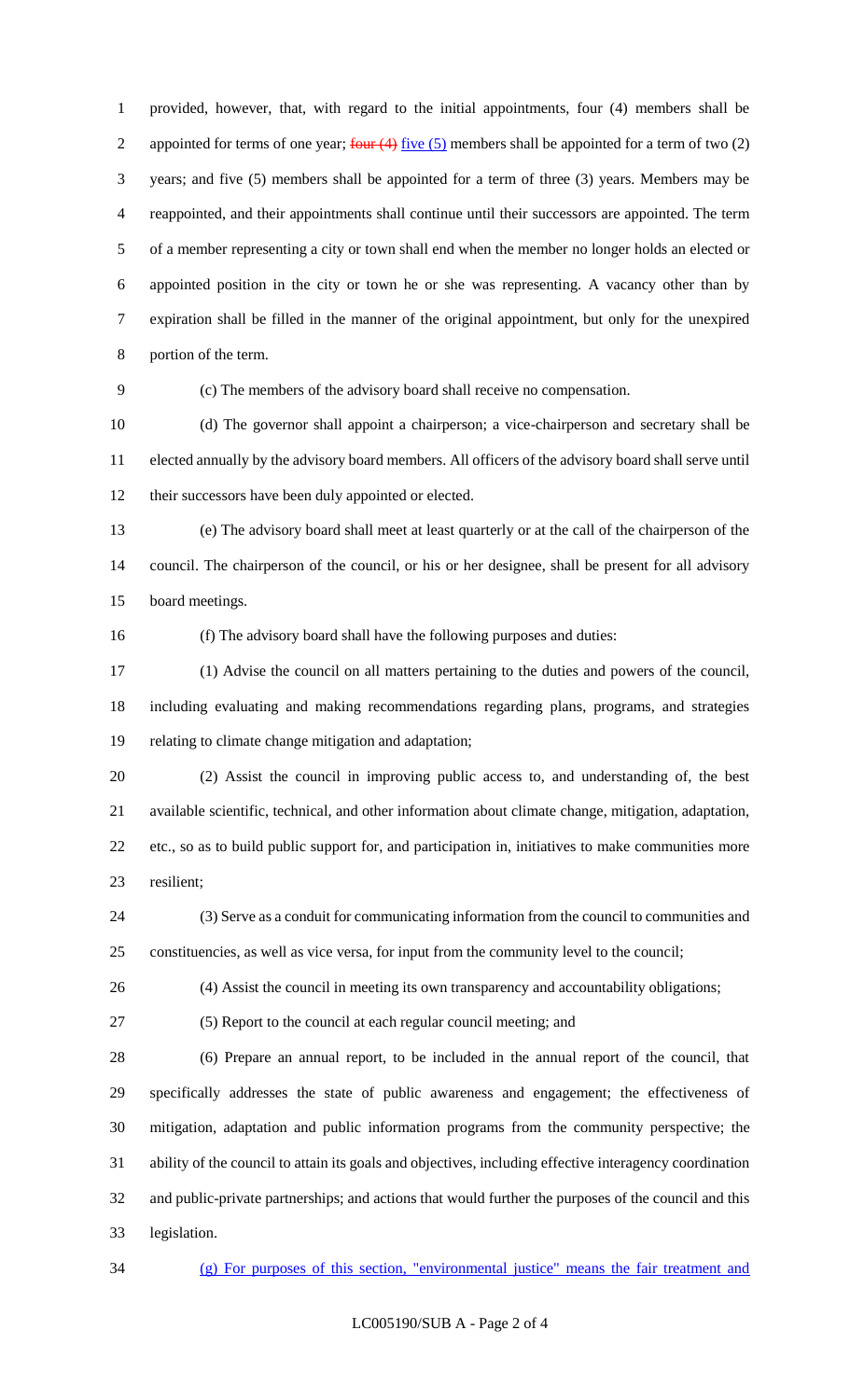- 1 meaningful involvement of all people regardless of race, color, national origin, English proficiency
- 2 or income with respect to the development, implementation, and enforcement of environmental
- 3 laws, regulations and policies.
- 4 SECTION 2. This act shall take effect upon passage.

======== LC005190/SUB A  $=$